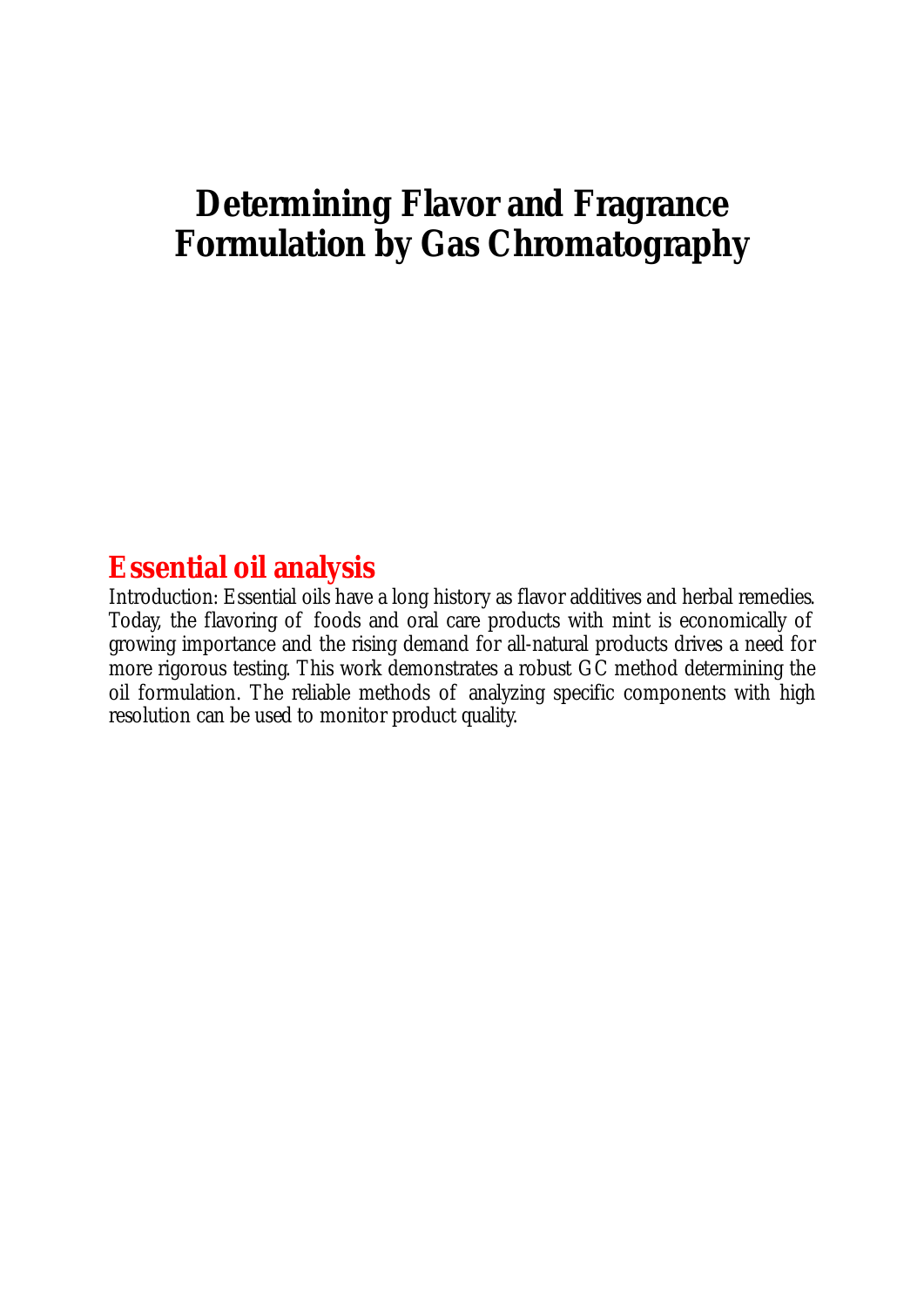GC instrument: Agilent 7890 w/ FID Column: *GsBP-Inowax* 3*0m x 0.25mm x 0.5um*  Oven: 75 °C (hold 8 min) to 250 °C at 4 °C/min Carrier: Hydrogen, column flow 1.5ml/min Inlet: Split, 240 °C, split flow 30ml/min Detector: FID 260 °C Sample: Peppermint oil standard (SPECTRUM, CAS:8006-90-4)



**Figure 1. Gas Chromatogram of peppermint oil standard using GsBP-Ionwax column.** 

- 
- 
- 
- -
	-
- 
- 
- 
- 
- 
- 
- 
- Myrcene 14 trans-Sabinene hydrate 24 l-Menthol
- ơ-Terpinene 15 l-Menthone 25 Pulegone
- l-Limonene 16 Menthofuran 26 ơ-Terpineol
- 1,8-Cineol 17 d-Isomenthone 27 Germacrene-D
- 8 cis-Ocimene 18 β-Bourbonene 28 Piperitone
	-
- p-Cymene 20 Menthyl acetate
- ơ-Pinene 11 Terpinolene 21 Neomenthol
- 2 B-Pinene 12 3-Octanol 22 Terpinen-4-ol
- 3 Sabinene 13 l-Octen-3-ol 23 β-Caryophyllene
	-
	-
	-
	-
	-
- 9  $\gamma$ -Terpinene 19 Linalool 29 Viridiflorol
-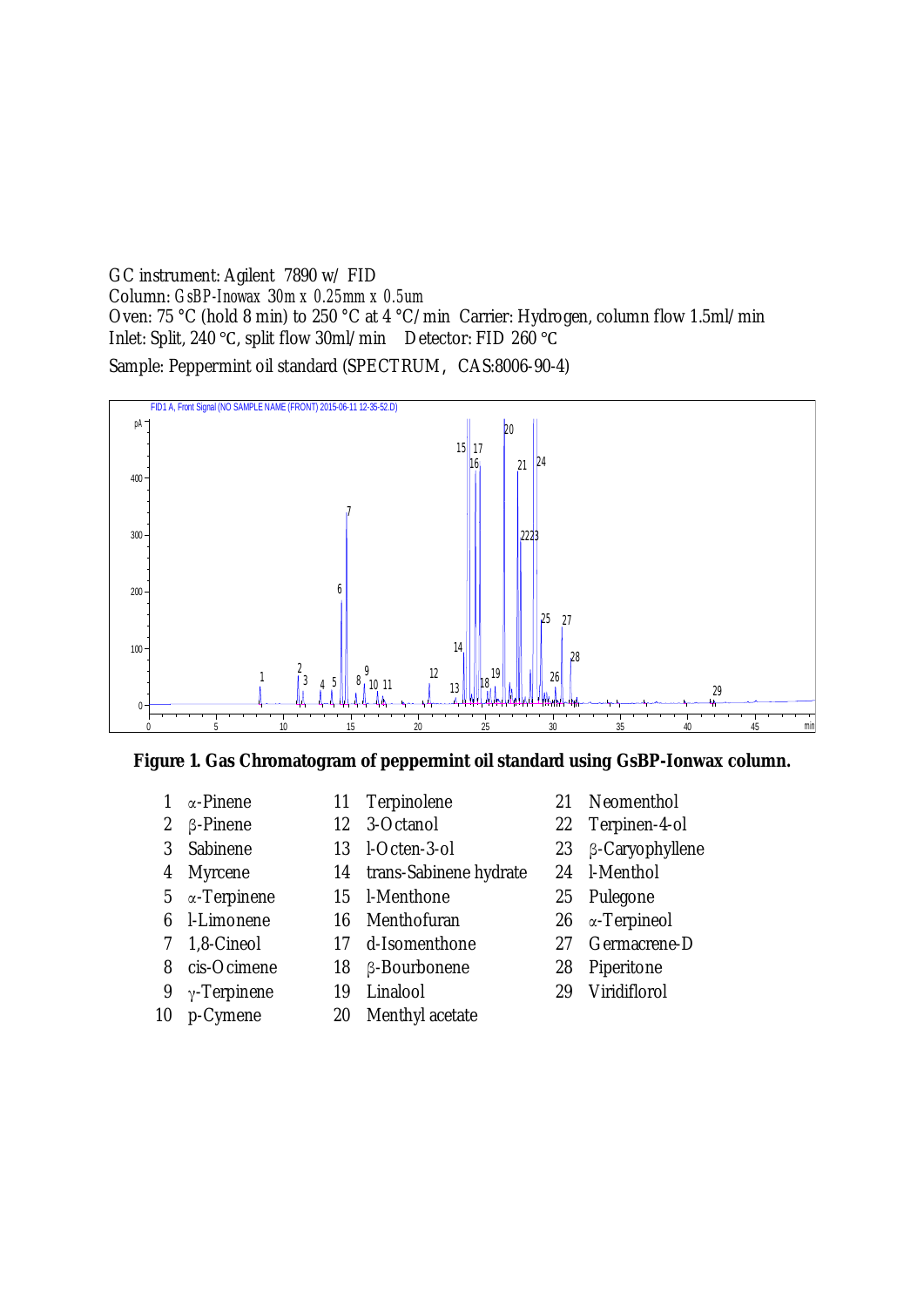GC: Agilent 7890 w/ FID Column: GsBP-Inowax 30m x 0.25mm x 0.5um Oven: 75 °C (hold 8 min) to 250 °C at 4 °C/min Carrier: Hydrogen, column flow 1.5ml/min Inlet: Split, 240 °C, split flow 30ml/min Detector: FID 260 °C Sample: customer's mentha oil



**Figure 2. Gas Chromatogram of customer's mentha oil using GsBP-Ionwax column.** 

- Ƣ-Pinene 11 Terpinolene 20 Terpinen-4-ol
- Sabinene 12 3-Octanol 21 l-Menthol
- Myrcene 13 l-Menthone 22 Pulegone
- ơ-Terpinene 14 Menthofuran 23 ơ-Terpineol
- l-Limonene 15 d-Isomenthone 24 Germacrene-D
- 1,8-Cineol 16 Ƣ-Bourbonene 25 Piperitone
- -
- 
- 9  $\gamma$ -Terpinene 18 Menthyl acetate
- 10 p-Cymene 19 Neomenthol
	-
	-
	-
	-
	-
	-
- cis-Ocimene 17 Linalool 26 Viridiflorol
- -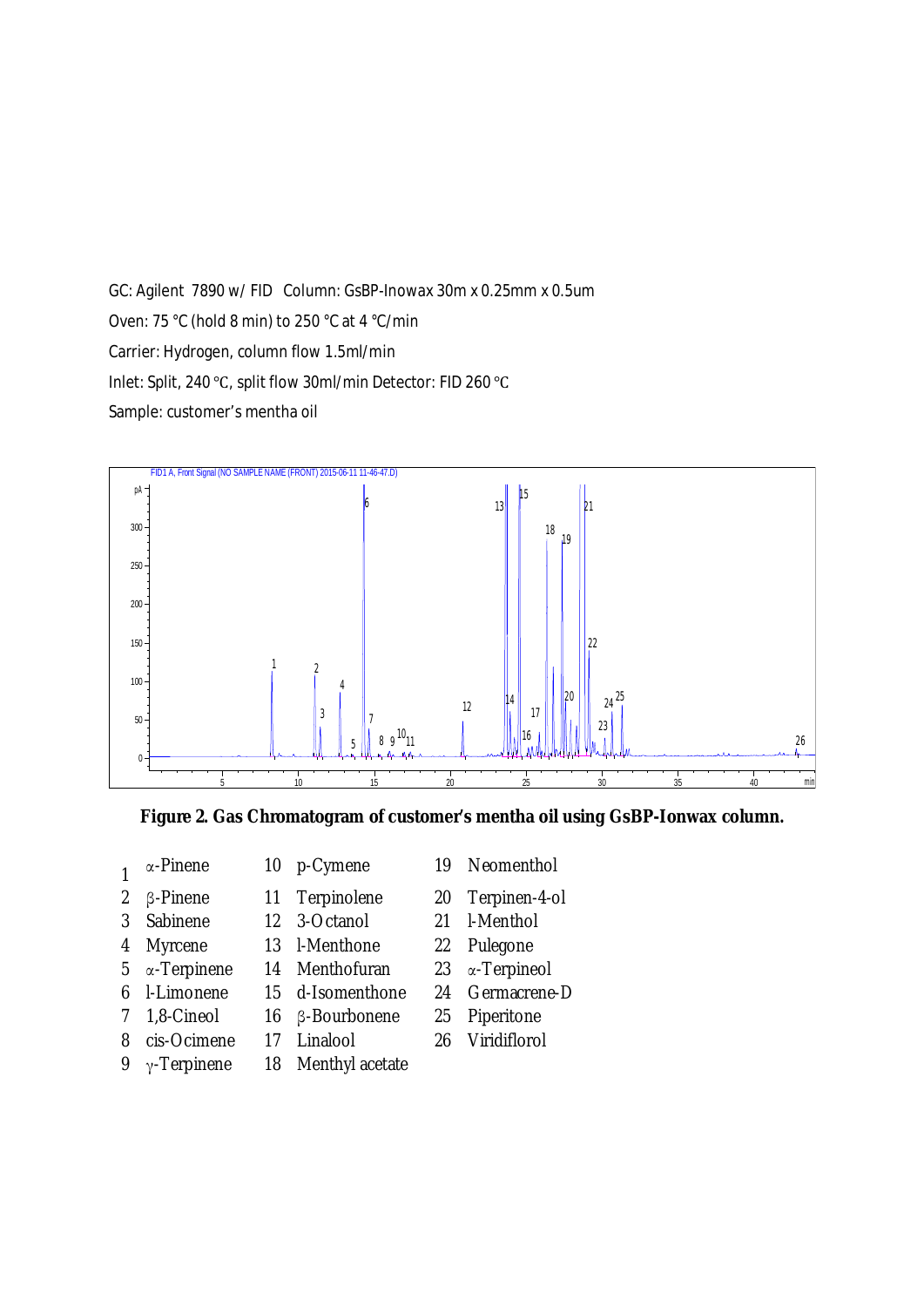Lavender essential oil is one of the most versatile essential oils. It is an often used in hair and skin care products and also as a component in the bouquet of fragrances found in perfumes. We also provide the analysis results for lavender oil as follows.

GC: Agilent 7890 w/ FID Column: GsBP-Inowax 30m x 0.25mm x 0.5um Oven: 50 °C (hold 2 min) to 5°C /min to 80°C (hold 4min), 4°C /min to 250 °C(hold 1min) Carrier: Hydrogen, column flow 1.5ml/min Inlet: Split, 240 °C, split flow 30ml/min Detector: FID 260 °C



**Figure 3. Gas Chromatogram of Lavender essential oil using GsBP-Ionwax column.** 

- 
- 
- 
- 
- 
- 
- 
- 
- 2 a-Thuiene 11 *trans-*B-Ocimene 20 B-Linalool 29 B-Farnesene
	-
- 4 Ƣ-Pinene 13 O-cymene 22 a-Santalene 31 a-Terpineol
	-
- 6 Myrcene 15 Hexyl isobutanoate 24 a-Bergamotene 33 Nerol acetate
	-
- 8 ß-Phellandrene 17 Hexyl butyrate 26 Terpinen-4-ol 35 Geraniol
	-
- 
- 
- 3 Camphene 12 3-Octanone 21 Linalool acetate 30 Lavandulol
	-
- 5 3-carene 14 Hexyl acetate 23 Bornyl acetate 32 Bornanol
	-
	-
	-
	-

1 α-Pinene 10 *cis*-β-Ocimene 19 Camphor 28 Lavandulyl acetate

36

- 
- 
- 
- 
- 
- 7 D-limonene 16 1-Octen-3-yl-acetate 25 Caryophyllene 34 Geranyl acetate
	-
- 9 Eucalyptol 18 1-Octen-3-ol 27 Lavandulyl acetate 36 Caryophyllene oxide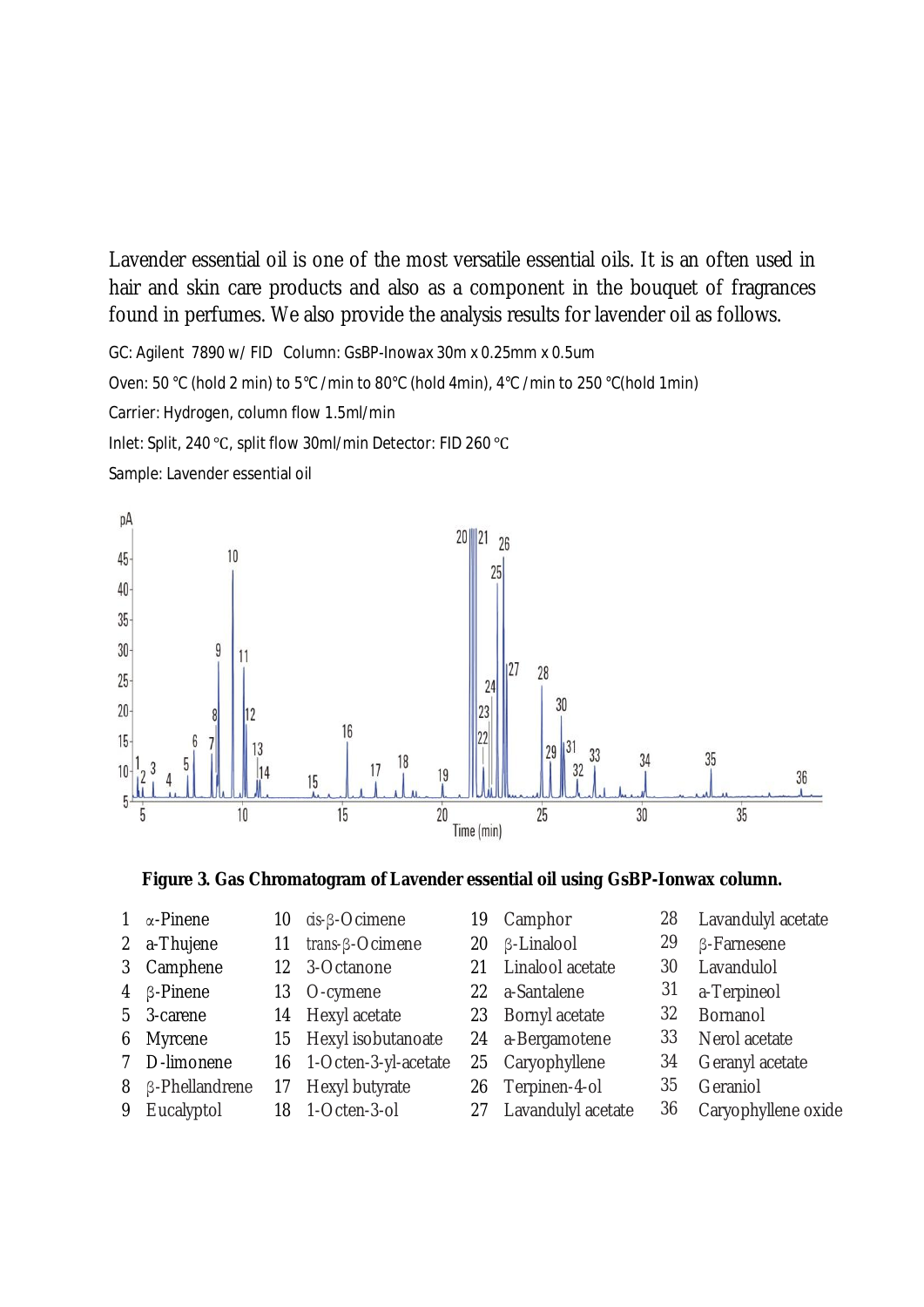37 tau-Cadinol

**Conclusion:** Peppermint oil have a characteristic pattern and isotope ratios (not published here) that is common to most samples. This pattern is observed in customer's sample and it is an indication that the oil is peppermint oil and is not adulterated. Because the clear pattern with high resolution is required to determine the oil formulation, we switched to the polar column with the higher film thickness. For reduction of the analytical time, 30m column is recommended. After adjusting the instrumentation condition, the baseline separation of 29 components in peppermint oil could be achieved. But due to the instrumental and environmental variation, the detail parameters need to be further changed in the practical application.

## **Fragrance analysis**

Gas chromatography (GC) are by far the most important analytical techniques in the perfume industry. Because of the complexity of perfumes, use is made of GC columns and conditions that offer maximum resolution rather than minimum analysis time.

GC: Agilent 7890 w/ FID Column: GsBP-FFAP 50m x 0.32mm x 0.33um Oven: 100°C (hold 1 min) to 250 °C (hold 1min) at 5 °C/min Carrier: Hydrogen, column flow 1.5ml/min Inlet: Split, 240 °C, split flow 30ml/min Detector: FID 260 °C Sample: Fragrance mix standard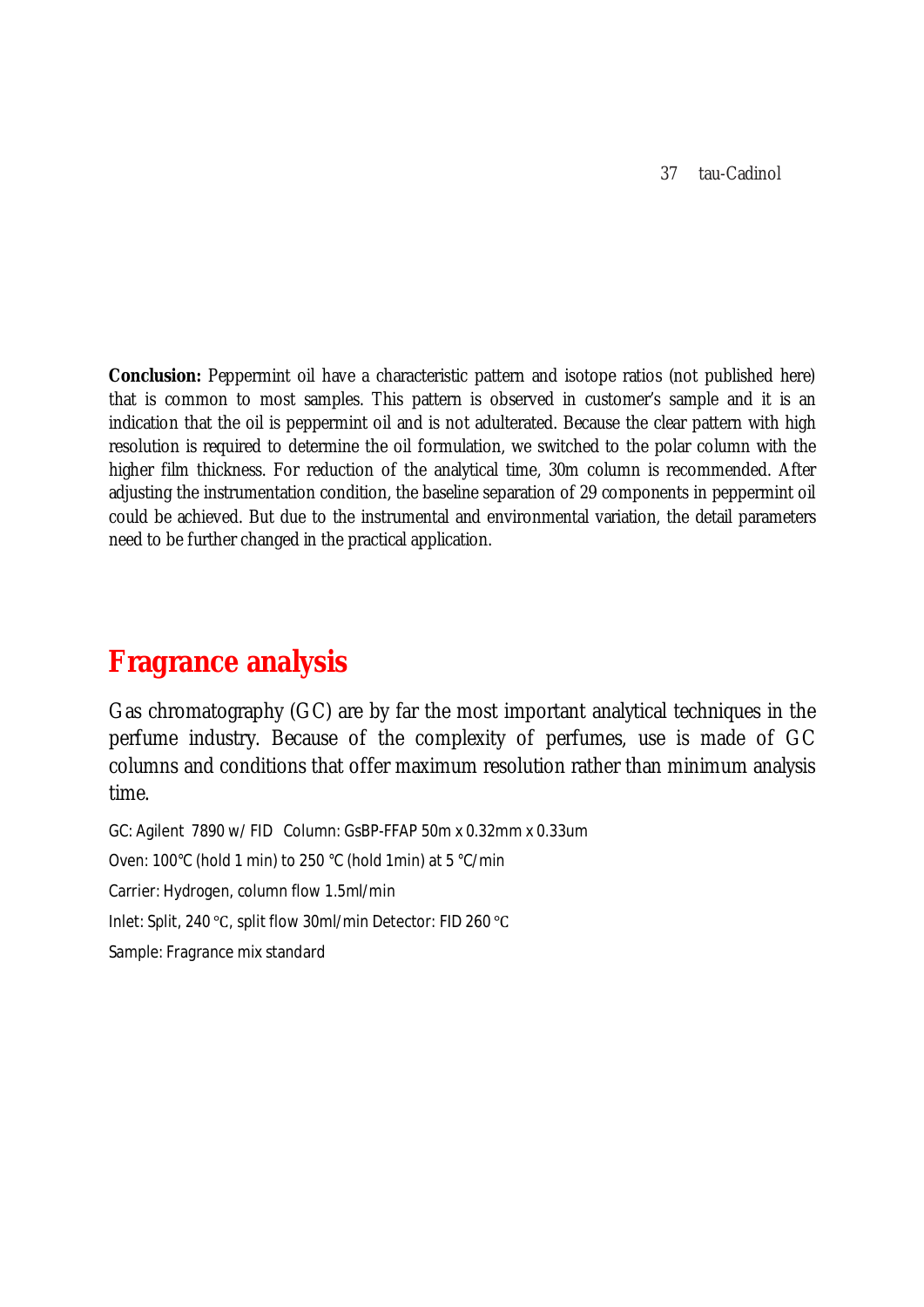

**Figure 4. Gas Chromatogram of fragrance mix standard using GsBP-FFAP column.** 

|                   |                                                         | Retention |
|-------------------|---------------------------------------------------------|-----------|
|                   | Compound                                                | time(min) |
|                   | Ethyl butyrate 36.2%                                    | 7.282     |
| $\mathcal{P}$     | $d$ -l imonene $20.0\%$                                 | 9.706     |
| 3                 | 1,8-Cineole (Eucalyptol) 0.5%                           | 9.837     |
| 4                 | Geraniol 0.6%                                           | 17.642    |
| 5                 | Hydroxycitronellal (3,7-Dimethyl-7-hydroxyoctanal) 5.0% | 18.744    |
| 6                 | trans Cinnamaldehyde 0.5%                               | 20.127    |
|                   | Cinnamyl acetate 0.3%                                   | 20.983    |
| 8                 | Thymol 0.3%                                             | 21.066    |
| 9                 | Cinnamyl alcohol 0.3%                                   | 22.218    |
| 10                | Vanillin 0.1%                                           | 23.709    |
| 11                | Benzoic acid 1.0%                                       | 25.824    |
| $12 \overline{ }$ | Benzyl salicylate 36.2%                                 | 27.867    |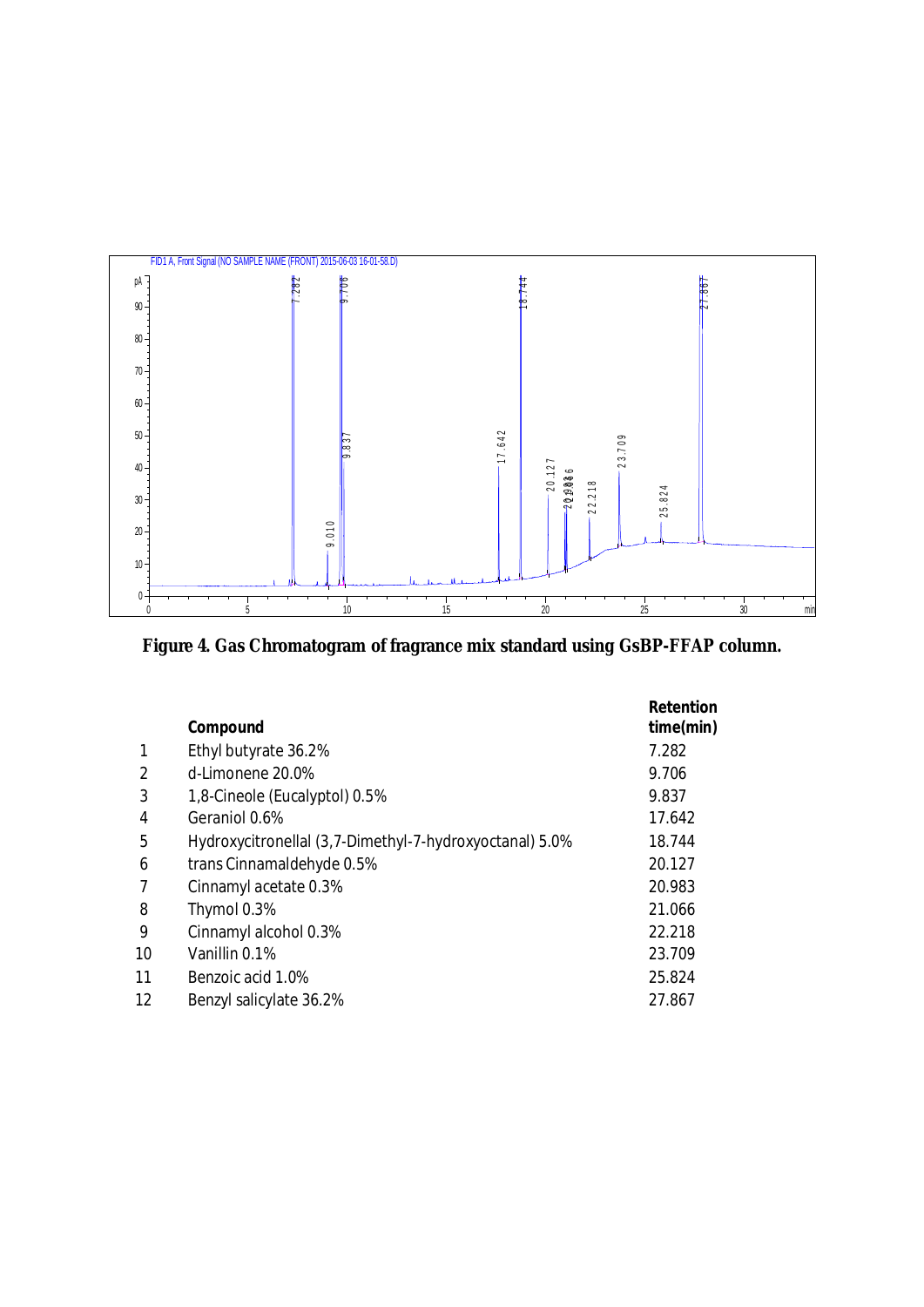